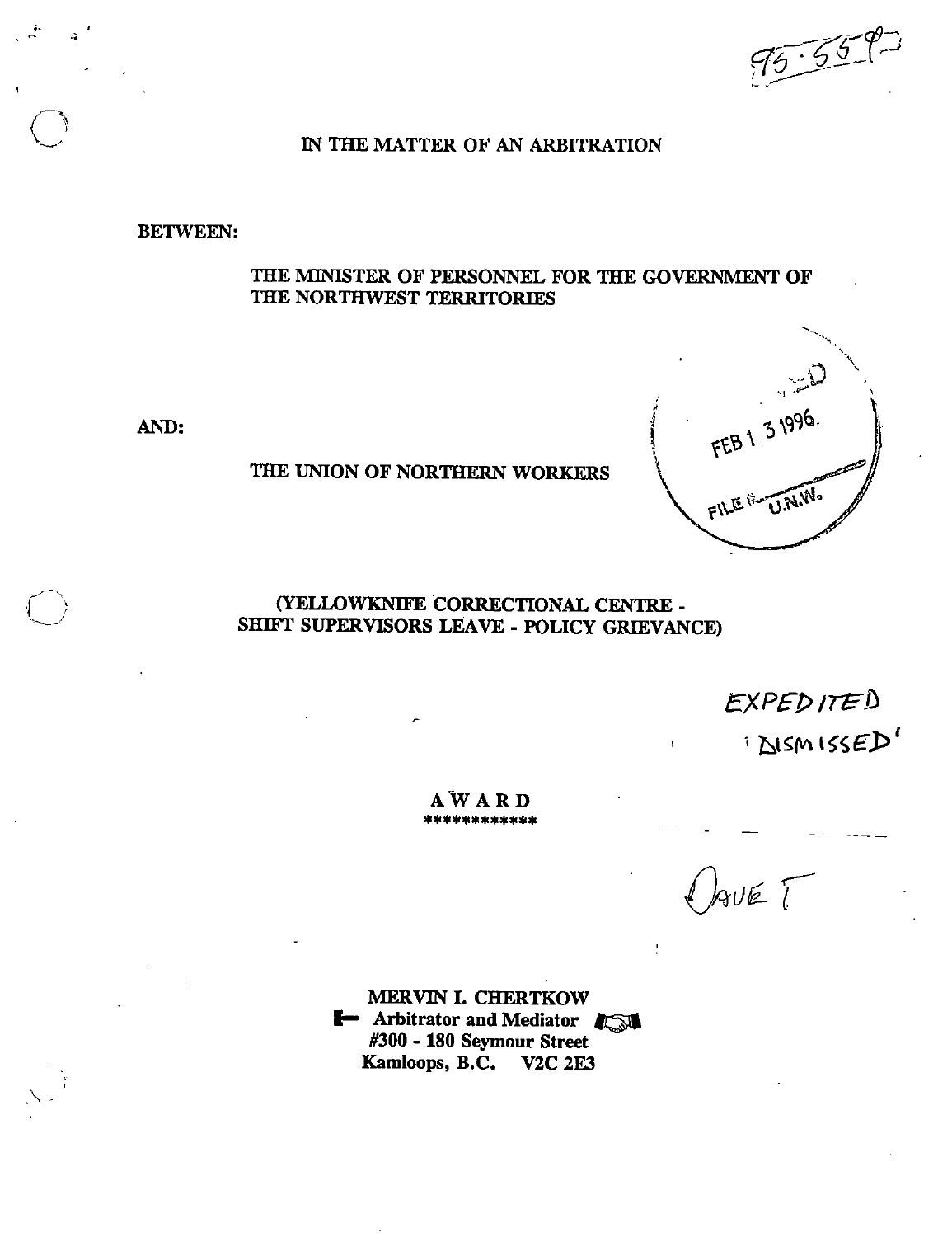### IN THE MATTER OF AN ARBITRATION

#### BETWEEN:

### THE MINISTER OF PERSONNEL FOR THE GOVERNMENT OF THE NORTHWEST TERRITORIES

(hereinafter called the "employer")

AND:

# THE UNION OF NORTHERN WORKERS

(hereinafter called the "union")

### (YELLOWKNIFE CORRECTIONAL CENTRE - SHIFT SUPERVISORS LEAVE - POLICY GRIEVANCE)

#### **BOARD OF ARBITRATION**

Mervin I. Chertkow - Single Arbitrator

#### **COUNSEL**

Guy Bisson - for the employer Chris Dann - for the union

## DATE AND PLACE OF HEARINGS

January 24th, 1996 at Yellowknife. N.W.T.

#### DATE OF AWARD

January 30th, 1996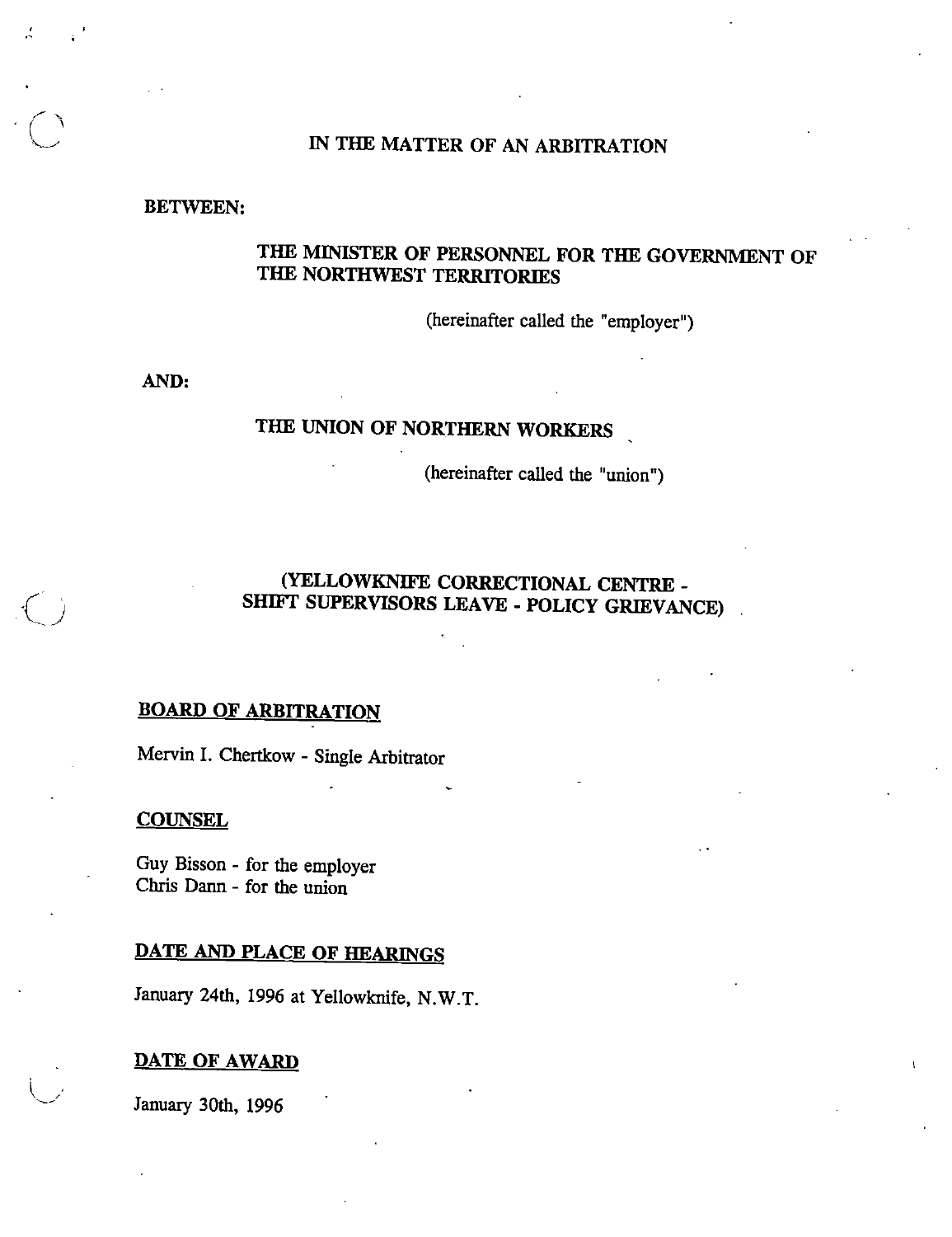#### AWARD

I

This dispute was heard under the expedited arbitration procedure as set out in article 37.27 of the collective agreement between the parties.

The parties filed an Agreed Statement of Facts. The Department of Justice employs six COII (Shift Supervisors) at the Yellowknife Correctional Centre. A policy was implemented there regarding shift scheduling on New Year's Eve and New Year's Day. That policy provided;

> There will be a COII (Shift Supervisor) on night shift December 31st and a COII on day and afternoon shifts on the 1st of January. If you are scheduled to work one of these shifts and you want leave then it is your responsibility to arrange for a COII to work in your place. For the purpose of this policy COIIs must be indeterminate.

Historically, New Year's Eve is a time of increased disturbances at the Yellowknife Correctional Centre. In 1990, a riot occurred'on New Year's Eve at the Yellowknife Correctional Centre. Article 18.02 of the collective agreement governs the granting of vacation leave.

n

It is the position of the union that operational requirements is not a factor to be taken into account with respect to the granting of vacation leave under article 18.02. Therefore, the employer has no right to deny leave, notwithstanding the circumstances at the Yellowknife Correctional Centre, and its policy is in contravention of that article.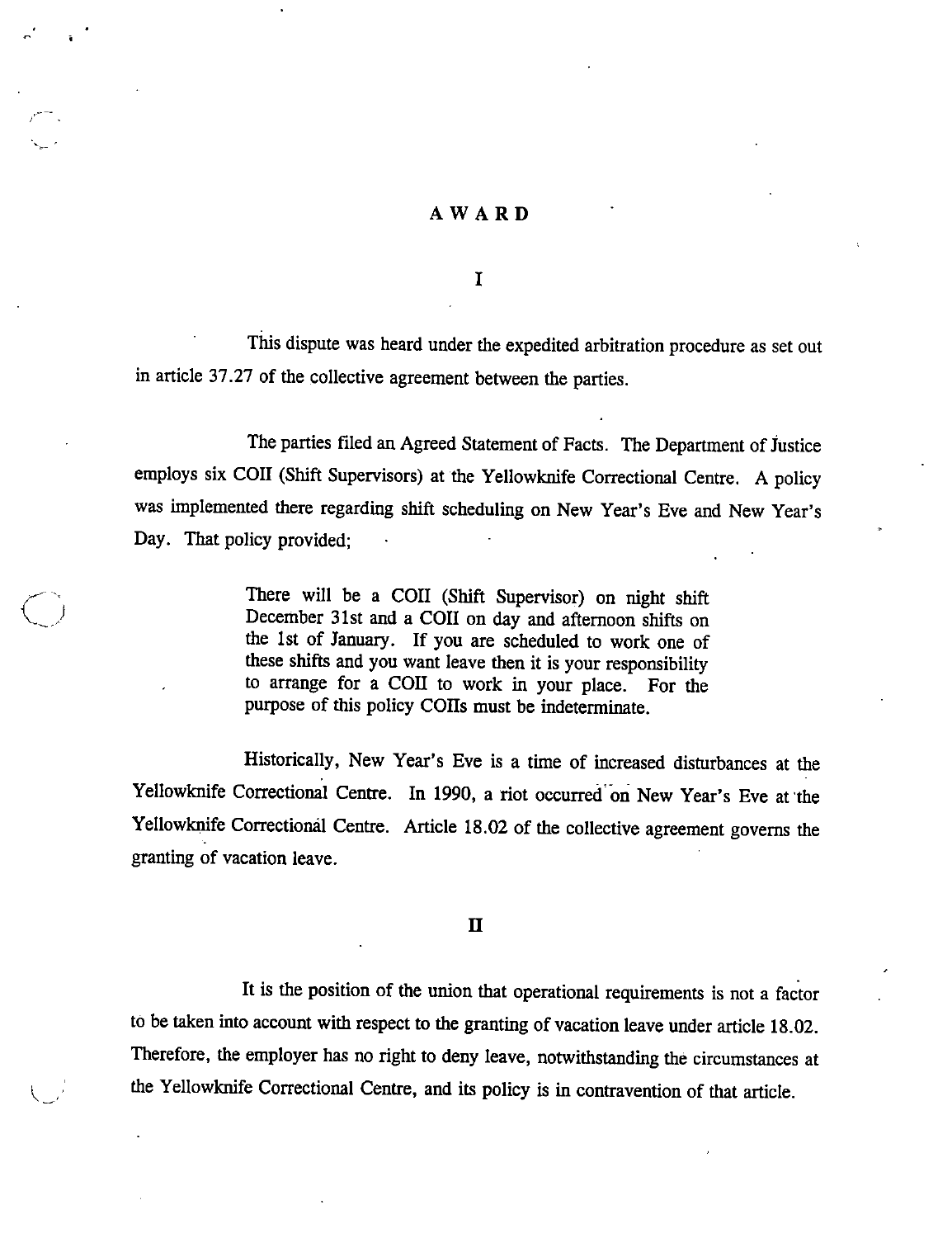V

 $\setminus$  .

The employer takes the opposite view. It says article 18.02 provides no guarantees to employees that leave requested will, in fact, be granted. In this case, it considered an operational requirement based on historical precedent that the most likely time for an inmate disturbance at the Correctional Centre is New Year's Eve and that extra precautions must be taken. Accordingly, it denied the grievance.

#### m

After considering the representations of the advocates on this dispute, I have concluded the grievance is not well-founded and must be denied.

The opening statement in article 18.02 (1) says that;

In granting vacation leave with pay to an employee, the employer "shall make every reasonable effort" ... to grant the employee his/her vacation leave ... at a time specified by him/her.

In my judgment, operational requirements of the employer must, by necessary implication, be imputed into the language of article 18.02. By the use of the words "the employer shall make every reasonable effort", I am persuaded the parties must have intended that operational requirements would form part of the factual matrix in answer to any question of whether, in an individual case, the employer has made "every reasonable effort" to schedule vacations at the time requested by the employee. To hold otherwise, in my view, would defeat the legitimate expectations of the parties as to the application of that provision.

Having come to the above conclusion, the evidence satisfies me the policy regarding operational requirements for staffing at the Yellowknife Correctional Centre on New Year's Eve, given the history of previous disturbances on that occasion, did not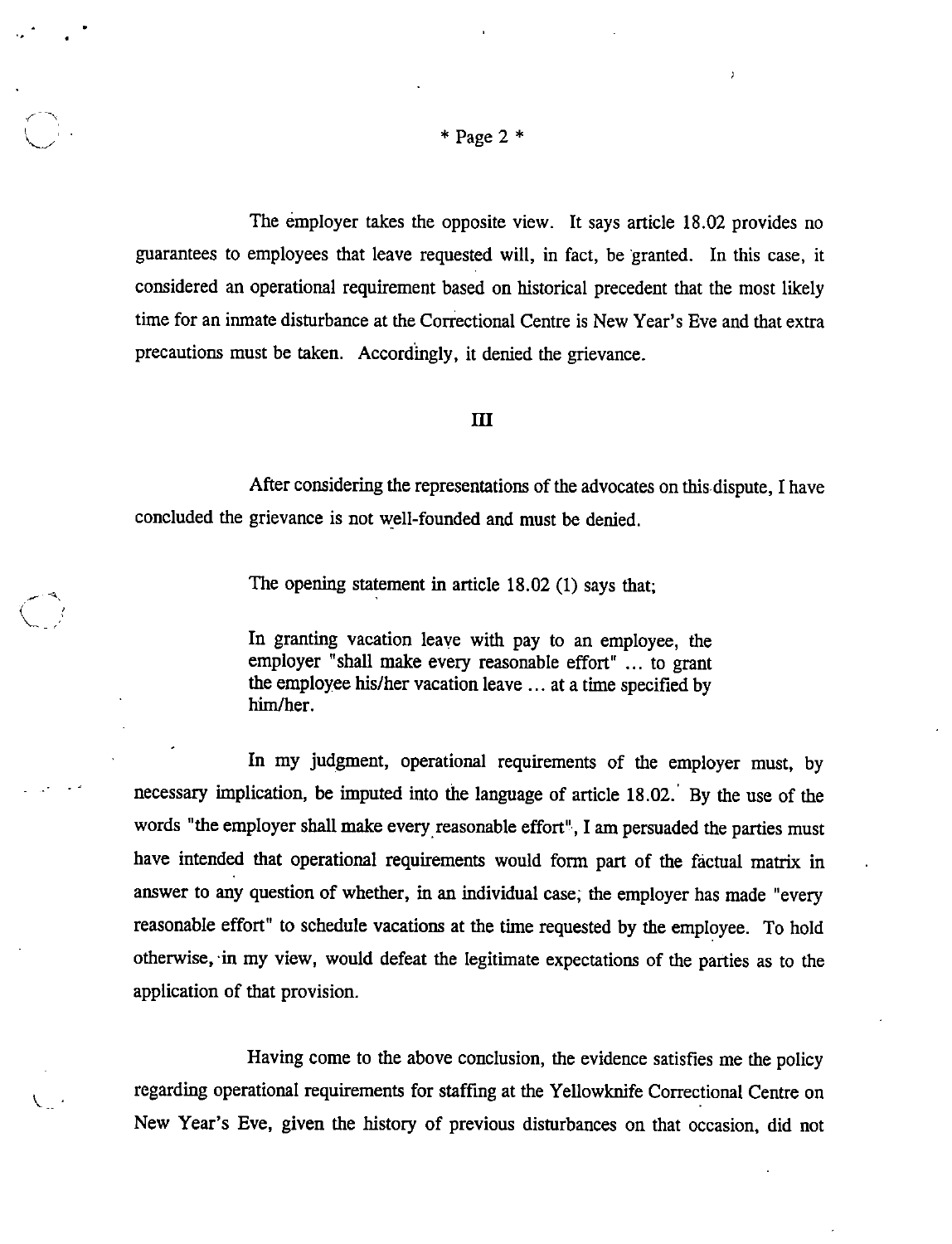$*$  Page 3  $*$ 

contravene or in any way violate the employer's obligations under article 18.02 of the collective agreement. Accordingly, the grievance is denied and it is so awarded.

DATED at Kamloops, British Columbia, this 30th day of January, A.D.,

1996.

I y

L...-

jtë

MERVIN I. CHERTKOW Arbitrator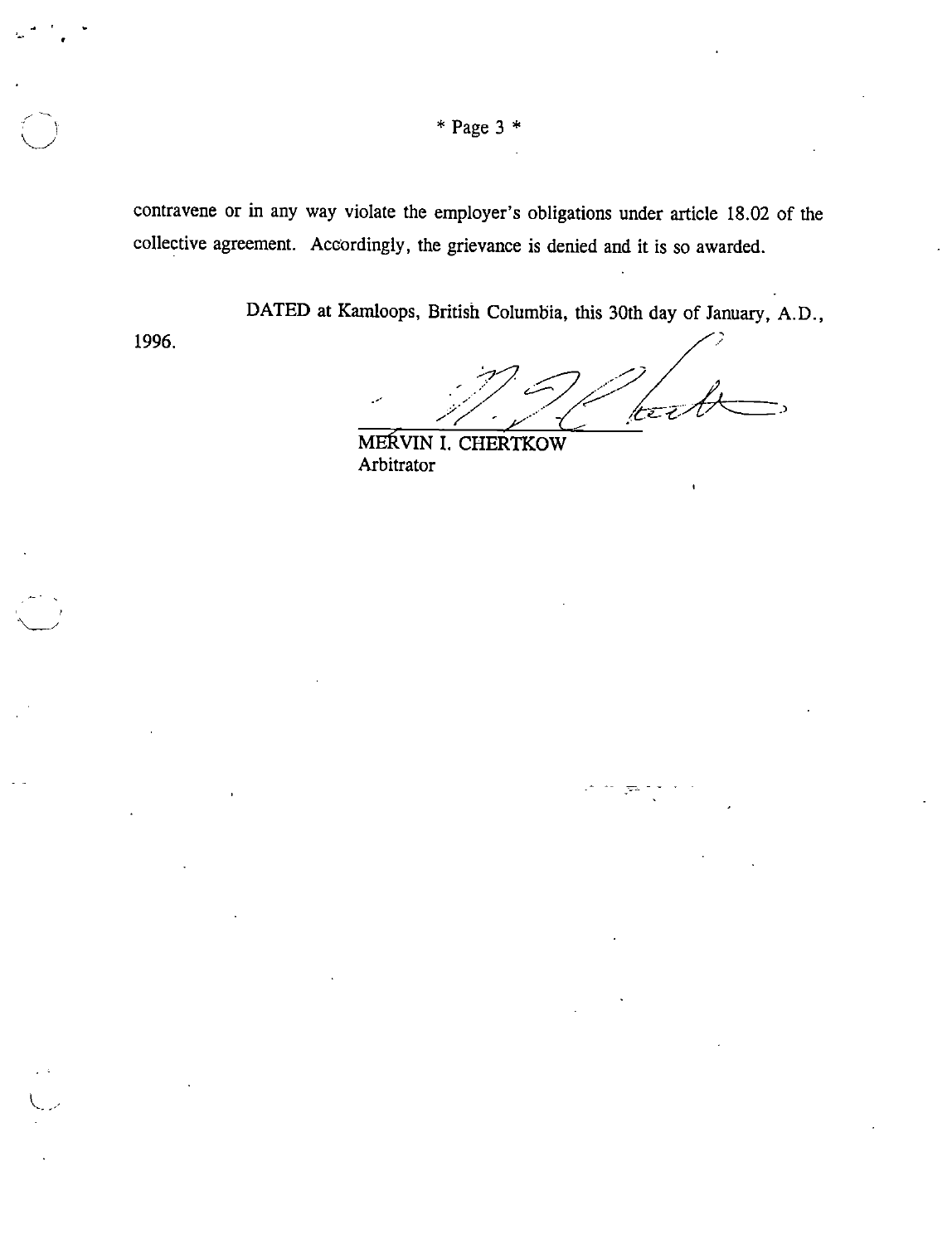$\begin{pmatrix} 1 & 1 \\ 1 & 1 \end{pmatrix}$ 

### IN THE MATTER OF AN ARBITRATION

#### BETWEEN:

## THE MINISTER OF PERSONNEL for the GOVERNMENT OF THE NORTHWEST TERRITORIES

(hereinafter called the "employer")

AND:

### THE UNON OF NORTHERN WORKERS

(hereinafter called the "union")

## (PAUL JONES GRIEVANCE NO. 95-568)

### ROARD OF ARBITRATION

Mervin I. Chertkow - Single Arbitrator

#### **ADVOCATES**

GuyBisson - for die employer Chris Dann - for the union

## DATE AND PLACE OF HEARINGS

July 31st, 1996 at Hay River, N.W.T.

### DATE OF AWARD

August 13th, 1996

 $\bigcup$ 

 $\int$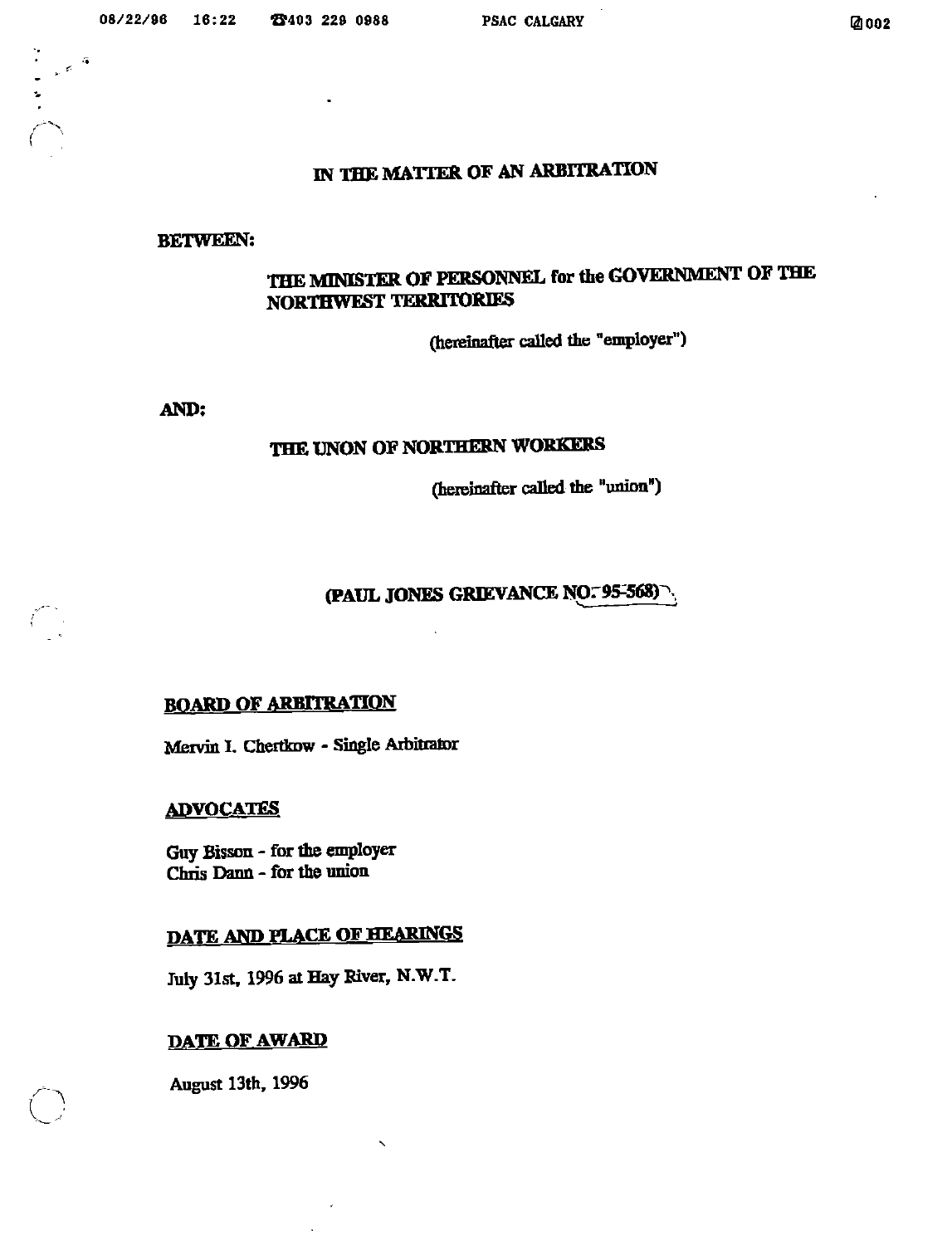#### AWARD

 $\mathbf I$ 

This dispute was heard under the expedited arbitration procedure as set out in article 37.27 of the collective agreement between the parties.

By way of an Agreed Statement of Facts the parties agree the grievor is a Correctional Officer who works at the Yellowknife Correctional Centre. He was accused of sexual harassment by a co-worker in early 1995. An investigation was conducted which lasted one month. When the investigation report was issued in May of 1995 he was found not guilty of sexual harassment. During the period of time when the investigation was proceeding, the grievor used eight days of his sick leave.

#### n

The union says the grievor suffered stress as a result of being wrongfully accused of sexual harassment and was forced to take the eight days of sick leave. Having been found innocent of the charges, the grievor's sick leave ought to be restored to him.

The employer says that the sick leave provisions of the collective agreement are a benefit to employees for the very purpose for which the grievor took his leave in the instant case.

#### m

In my judgment, the grievance of Mr. Jones is not well-fcunded. The purpose of sick leave is to enable an employee to take time off from work due to illness, including stress. He receives payment of his wages. It matters not, in my view, what